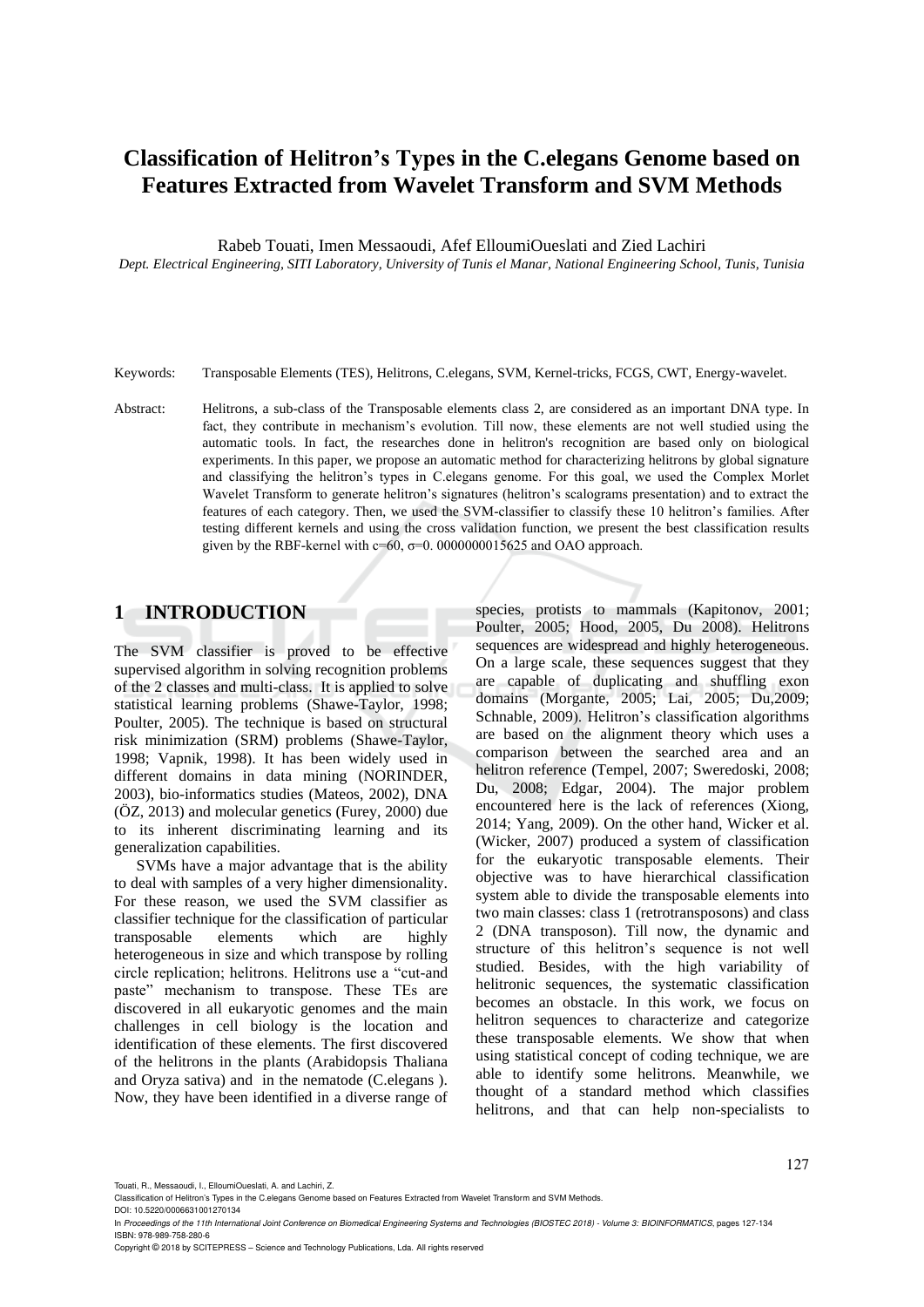annotate these elements. A key components of this system is the combination of three steps. First, coding the DNA with the Frequency Chaos Game Signal (FCGS); second, applying the Complex Morlet Wavelet Transform (CWT) to have the helitron features; third, using the Support Vector Machines (SVMs) as a classification technique. Following that, we divide this paper into four sections. The second section represents the materials and methods. The third section provides the experimental results and discusses the proposed methods. The last section is the conclusion.

### **2 MATERIALS AND METHODS**

In this work, the Support vector machine have been used for the helitron sequences classification based on the CWT applied to FCGS2. In the figure 1 we illustrate the work steps: the first steps we extracted the genomique sequences database of helitron's types from NCBI for the Caenorhabditis elegans genome (a worm) (http://www.ncbi.nlm.nih.gov/Genbank).

The second step consists in coding the genomic sequence into a 1D signal by using the FCGS2 coding technique. Then, a signals database of eacg helitron is established. In the third step, the analysis window (CWT) is applied on the obtained signal. Therefore, we obtain a set of wavelet coefficients which we use to generate a helitron features database. In the fourth step, we extract the features relative of wavelet energy. This suitable waveletbased features database are prepared for the classification of helitrons. Then, the feature extraction step has a direct impact on the performance of our classification systems. This database is divided into two sub-databases: training (70%) and testing (30%). In the final step, we have employed the energy features as an input of SVM classifier. Then, we apply the Support vector machine (SVM) that we use the cross-validation function to varied the kernels parameters and find the best accuracy rates.



Figure 1: SVM-Helitrons recognizer Flowchart.

#### **2.1 FCGS<sup>2</sup> Technique**

The Frequency Chaos Game Signal order 2 is a new coding technique based on the apparition's frequencies (apparition's probabilities) of all 2 successive nucleotides groups in an entry genomic sequence (Fiser, 1994; Messaoudi, 2013; Messaoudi, 2014; Messaoudi, 2014, Messaoudi, 2014). The probability of a given dinucleotide  $(P_{dinuc})$  is calculated by the following equation:

$$
P_{2nuc} = N_{2nuc}/N_{ch}
$$
 (1)

With  $N_{2nuc}$  represents the apparition number of two nucleotides in the entire sequence

The  $N_{ch}$  represents the length of entry genomic sequence (in base pairs: bp).

As known,a sequence of DNA is the combination of 4 letters: A, T, C and G.

Then, the chromosomal sequences contains 42 possible dinucleotides: {AA, AC, AT, GG, GC … TT}. So, the dinucleotide's counting concern the occurrence number of each of all of these elements.

After that, to encode the genomic sequence regarding a dinucleotide (i), each element found in the position (k) on the chromosome is replaced by its occurrence's probability:

$$
S_{2nuc}(k) = \sum_{i} P_{2nuc} (i, k) \tag{2}
$$

The FCGSignal order 2 is the sum of all of the dinucleotide indicators  $(S_{2nuc})$ :

$$
FGGS_2 = \sum_{k} S_{2nuc} \tag{3}
$$

The chromosome is represented by a signal that reflecting the dinucleotide's temporal evolution in the sequence.

#### **2.2 Features Extraction**

The DNA signal has a complex nature which requires a pertinent tool to analyze its content. In this work, the Continuous Wavelet Transform is applied on the obtained FCGS2 signal using a Complex Morlet wavelet as analysis window. The CWT decomposes a given signal into a sum of windows called wavelets. The latters are obtained by translating and expanding a mother wavelet  $ψ(t)$  (Grossmann, 1984; Merry, 2005; Tse, 2007; NAJMI, 1997; Oueslati, 2015). The set of wavelet windows is obtained by:

$$
\psi_{s,u}(t) = \frac{1}{\sqrt{s}} \psi^* \left( \frac{t - u}{s} \right), s > 0, u \in \mathbb{R}
$$
 (4)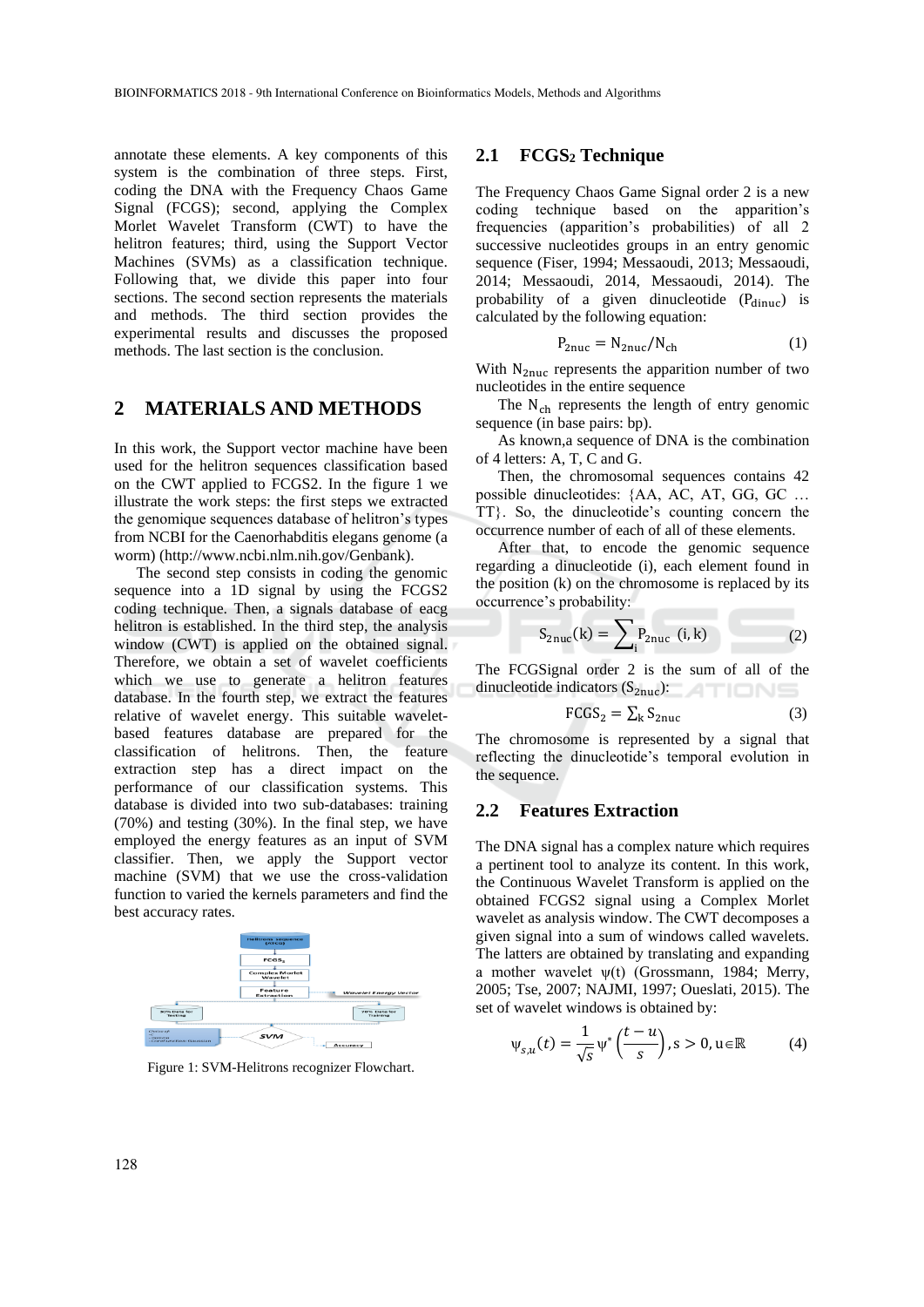Here \* is the complex conjugate. The mother wavelet is the Complex Morlet function which is expressed by:

$$
\psi_{cmor}(t) = \Pi^{-\frac{1}{4}} \left( e^{i\omega_0 t} - e^{i\omega_0 t} \right) e^{-\frac{t^2}{2}} \tag{5}
$$

Here  $\omega_0$  is the oscillation's number. The continuous wavelet transform is performed by applying this formula:

$$
W_{(s,u)}[x(t)] = \frac{1}{\sqrt{s}} \int_{-\infty}^{+\infty} x(t) \, \psi^* \left(\frac{t-u}{s}\right) dt \qquad (6)
$$

The final result is a matrix of coefficients which we use to generate the scalogram representation by considering the absolute value of these coefficients (Figure 2). Thus, we encode all chromosomes of C. elegans genome by  $FCGS<sub>2</sub>$ . After that, we apply the CWT along 64 scales with the parameter ( $\omega_0$  = 5.4285). We established the wavelet coefficients database that represents helitron structures by particular behaviours (Messaoudi, 2014, Touati, 2016; Oueslati, 2015). These time-frequency representation can be used to our classification system. Besides the helitrons composition variability in the genome, these elements are also variable in size. Given this, the wavelet coefficients matrix leads to a set of features which is not balanced in size. However, the SVM method is limited when it is applied for imbalanced datasets. For this reason, the choice of the optimal dimensionality reduction method for the wavelet analysis is important since it keeps the computation cost very low and the classification accuracy very high. Here, we propose to calculate the energy-wavelet as a features for our classification system (Amin, 2015).

Therefore, we calculate the energy wavelet value for each matrix by frequency axis. This method can balance these features.

$$
E(s) = \sum_{u=1}^{L} |W_{(s,u)}[x(t)]|^2
$$
 (7)

Where, L is the length of signal.

The final results of reduced features (energywavelet) are vector have size 64 (equal to scales). Each vector present one helitron. The figure 2 represents examples of the helitron's scalograms presentation and their corresponding energy vector.

#### **2.3 Multi-class Support Vector Machines**

Support Vector Machines (SVMs) were first proposed by Vladimir Vapnik in 1995 (Vapnik,

1995; Cortes, 1995). They are part of supervised learning methods based on the theory of Structural Risk Minimization (SRM). The Support Vector Machines (SVMs) are very effective supervised algorithm to solve recognition problems (Vapnik, 1995). SVMs have been the core of numerous domains such as bioinformatics studies, molecular genetics, DNA, data mining and psychiatry. In order to estimate the helitrons in DNA sequence, we use the SVM classification method which aims to find the optimal hyper-plane that separates two different classes. The SVM approach consists of constructing one or several hyper-planes in order to separate the different classes while maximizing margin. An optimal hyperplan was defined by Vapnik and Cortes (Vapnik, 1998) as the linear decision function with maximal margin between the vectors of the two classes. The hyper-plan can be described as:

$$
f(x) = w^t x + b \tag{8}
$$

Where w is a dimensional vector and b is a scalar. The SVM determines a hyperplane that corresponds to  $f(x) = 0$  for linearly separable data. The support vectors, the samples closed to the hyper-plan boundaries, are used to decide which hyper-plan should be selected since this set of vectors is separated by the optimal hyper-plan. The input samples are mapped into a high dimensional feature space by a space φ function for non-linearly separable case:

$$
f(x) = w^t \varphi(x) + b
$$
 (9)

The decision function is described by:

والماليا

$$
D(x) = sign(w^t \varphi(x) + b)
$$
 (10)

Practically, the real issue is often multi-classes. Multi-class SVM classifier aims to give labels to instances using SVMs, where the labels are drawn from a finite set of several elements. Multi-class problem can be taken as multiple binary classification problems. Three approaches exist to extend SVM linear classifiers to a multi-class classifiers are; One-Against-One (OAO) (Knerr, 1990: Hsu, 2002), One-Against-All (OAA) 2002), One-Against-All (OAA) (Cristianini, 2000) and Directed Acyclic Graph (DAG) (Platt, 2000). In this work, a simple execution of a multi class SVM is supported by using the freely available LibSVM library and implementing it in MATLAB platform (Chang, 2011). One of the major tricks of SVM is the Kernel functions. In the case where non-linear separation is possible, these functions are used. In addition, the kernel function can be explained as a measure of similarity between the input samples xi and xj (Schölkopf, 2001), which allows SVM classifiers to meet the separation rule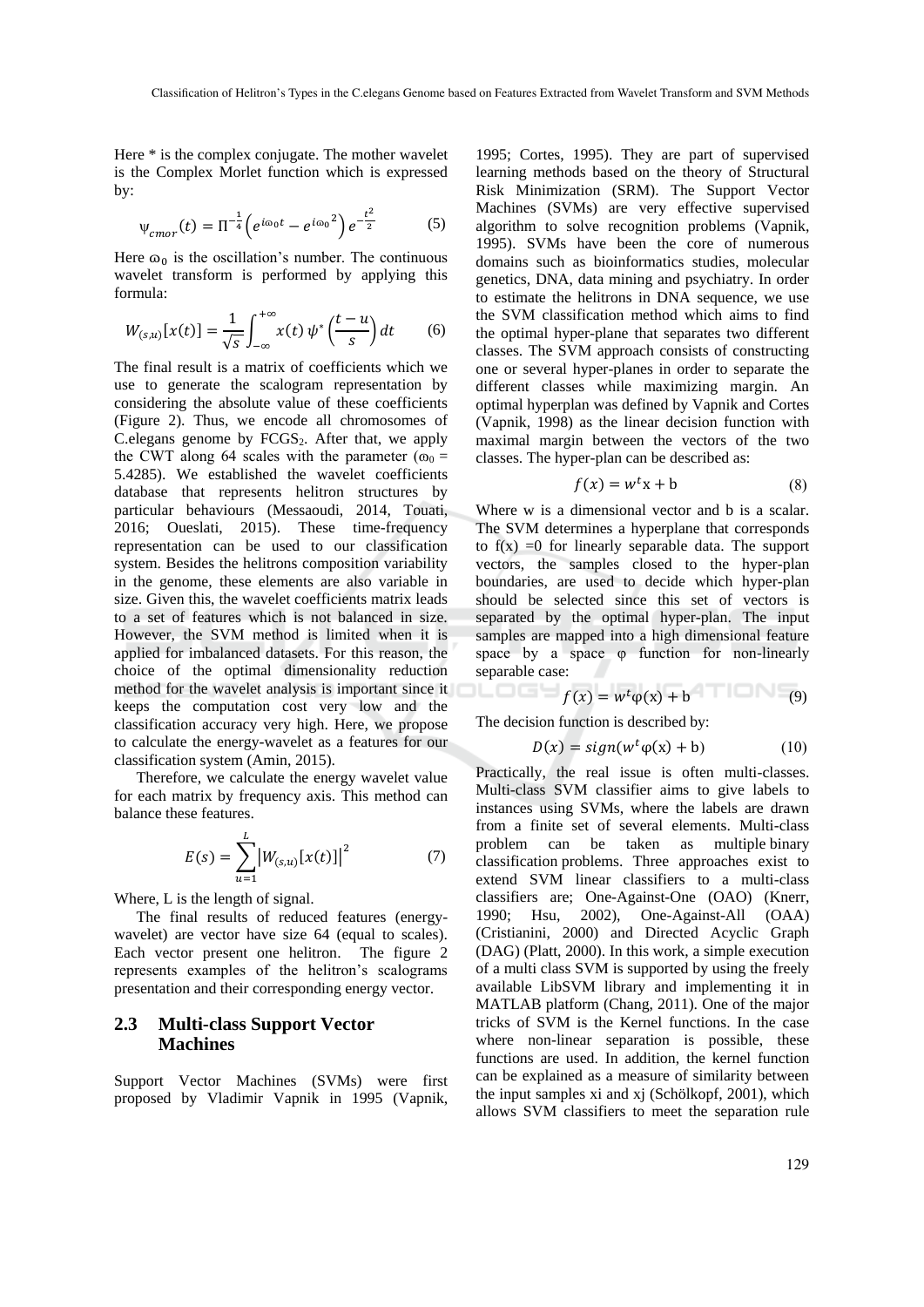even with highly divergent and complex boundaries. Although several choices for the kernel function are available, including linear, polynomial, sigmoid, RBF we have focused in finding the best kernel. In this work RBF kernel give the best results. Below, we give the equation of the RBF (radial basis function) kernel:

$$
k(x, y) = \exp\left(-\sigma \|x_i - x_j\|^2\right), \sigma > 0 \tag{11}
$$

The accuracy of the classifier is highly sensitive on the choice of parameter gamma; it must be tuned to control the amount of smoothing. The behaviors of SVM change when σ becomes too small and when it becomes too large. We calculate, using crossvalidation function, the kernel parameters: c and σ. This function consists in setting up a grid-search for σ and c (Hsu, 2009; Kuncheva, 2004).

In this work, we use the following couples  $(c, σ)$ :

$$
c = \sigma = [2^{-6}, 2^{-5}, \ldots, 2^{9}, 2^{10}]
$$

### **3 EXPERIMENTAL RESULTS**

Helitrons are a families that have variable structures and their identification is a major topic.

Here, we can visually characterize the repetitive patterns in helitrons using the scalogram representation resulted from the CWT analysis of the FCGS2 coding. These specific periodic patterns can characterize helitrons independently of their nature. Note that the C.elegans organism contains 10 helitron families which are: {Helitron1 (H1), Helitron2 (H2), HelitronY1 (Y1), HelitronY1A (Y1A), HelitronY2 (Y2), HelitronY3 (Y3), HelitronY4 (Y4), NDNAX1, NDNAX2 and NDNAX3}.





Figure 2: Helitron particular scalograms and energywavelet vector for each helitron's types.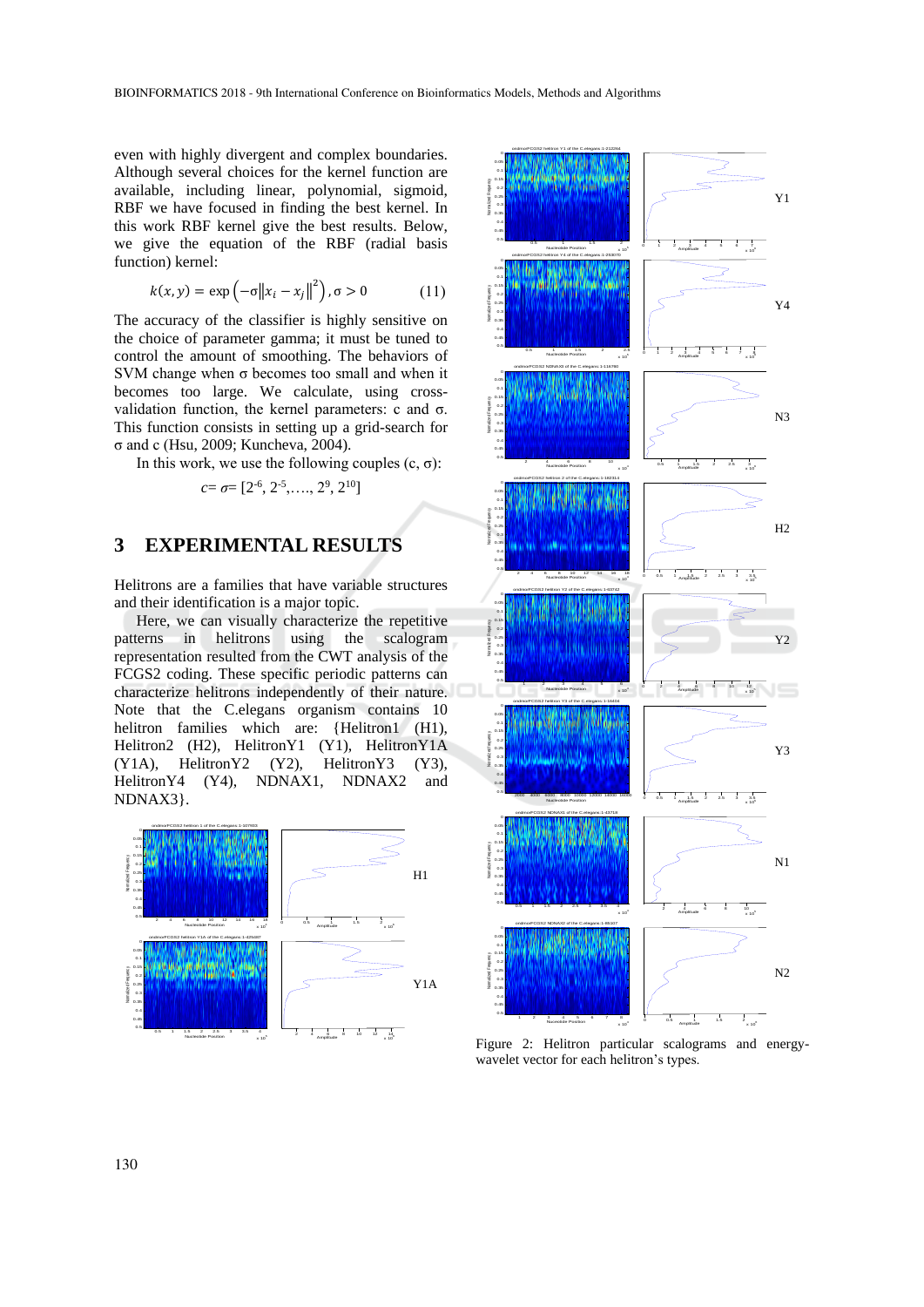#### **3.1 Time Frequencies Signature of Each Helitron's Types**

For each helitron's types we represent (figure 2) the helitrons scalograms and the corresponding energyvector which are marked by sharp signatures and distinguished periodic structures. Here, for each helitron's types our idea is to concatenate all signals and applied the CWT to these signals to visualize the globally signature. We can clearly see that for each helitron's types have a specific signature around the specific frequency band. So, we can distinguish the periodic motifs for each helitron by a high level of energy around frequencies. The energy-wavelet vector reflect the power of the energy that correspond to the frequency bound.

More of this, we can see that we have similarities between some helitron's types which are;

- Helitron1\_CE and HelitronY1A\_CE
- HelitronY1\_CE and HelitronY1A\_CE
- Helitron1 CE and Helitron4 CE
- Helitron2 CE and HelitronY2

Figure 2 represents the helitron's scalograms that have a remarkable and repetitive motifs that have high energy around a frequency. Also, we have the specific, energy vector values for each helitron's types.  $\mathbb{R}$ 

#### **3.2 SVM-Helitron's Classification**

A genomic sequence of DNA can be analyzed using digital signal processing techniques (Tsonis, 1996; Adorjan, 2002 ). In this work, we combined analysis technique (CWT) and classification technique (SVMs) to classify helitrons.

In the first step, we extracted the genomic helitron's database and we applied the FCGS2 coding method. In the second step, we prepared our feature database which contains the frequencies features (energy-wavelet) of these sequences. These features have been extracted based on the CWT applied to the FCGS2 signal. After that, we calculate the energy correspond to each scales to balance the features extracted from the CWT. Then, we splitted the data into two sub-databases: 70% for training and 30% for testing (Table 1). Finally step, we made the classification accuracy of two approaches of multiclass SVM: OAO and OAA. A comparison between the four kernels-SVM based methods can be conducted; linear, Polynomial, RBF and sigmoid. Moreover, based on our experiments, the OAO approach given the best results when we used the RBF kernel. The experimental results of the multiclass SVM based method are shown in Table 2, Table 3 and Table 4 which represent the classification rates obtained with RBF-kernel with optimal parameters (c and gamma) and with the OAO approach. **Summer St** 

|                                  | SLIENLE AND TELMNOLOGS POBLICATIONS |
|----------------------------------|-------------------------------------|
| Table 1: SVM-helitrons database. |                                     |

|          | H1  | H2  | Y <sub>1</sub> | Y <sub>1</sub> A | Y2  | Y3  | Y4  | N <sub>1</sub> | N2  | N <sub>3</sub> |
|----------|-----|-----|----------------|------------------|-----|-----|-----|----------------|-----|----------------|
| number   | 197 | 469 | 483            | 1093             | 337 | 117 | 523 | 77             | 188 | 134            |
| training | 137 | 328 | 338            | 765              | 236 | 83  | 368 | 54             | 131 | 94             |
| testing  | 60  | 141 | 145            | 328              | 101 | 34  | 155 | 23             | 57  | 40             |

Table 2: Confusion matrix expose the classification results of all helitron's types used RBF-SVM and OAO approach.

| OAO and RBF-kernel with $c = 60$ and $g = 0.0000000015625$ |          |                |              |       |                |                |              |          |                |                |                      |
|------------------------------------------------------------|----------|----------------|--------------|-------|----------------|----------------|--------------|----------|----------------|----------------|----------------------|
| Helitron's<br>class                                        | H1       | H <sub>2</sub> | Y1           | Y1A   | Y <sub>2</sub> | Y3             | Y4           | N1       | N <sub>2</sub> | N <sub>3</sub> |                      |
| H1                                                         | 25,64    | 12,82          | 12,82        | 46,15 | $\Omega$       | $\Omega$       | 2,56         | $\Omega$ | $\Omega$       | $\Omega$       |                      |
| H2                                                         | 1.07     | 75,26          | 1,07         | 13,97 | 6,45           | $\theta$       | 1,07         | $\theta$ | 1,07           | $\overline{0}$ |                      |
| Y1                                                         | 2.06     | 9,27           | 36,08        | 39,17 | 1,03           | $\Omega$       | 10.30        | 1,03     | 1,03           | $\overline{0}$ |                      |
| Y1A                                                        | 5,50     | 5,50           | 8,71         | 74,31 | 1,37           | 0,45           | 3,21         | 0,45     | 0,45           | $\overline{0}$ | 58.48 %<br>(424/725) |
| Y2                                                         | $\Omega$ | 23,52          | $\mathbf{0}$ | 4,41  | 70,58          | 1,47           | $\theta$     | $\theta$ | $\Omega$       | $\mathbf{0}$   |                      |
| Y3                                                         | $\Omega$ | 21,73          | $\theta$     | 17,39 | $\Omega$       | 60.86          | $\theta$     | $\theta$ | $\theta$       | $\Omega$       |                      |
| Y4                                                         | $\Omega$ | 7.54           | 19.81        | 38.67 | 0.94           | $\theta$       | 32.07        | $\theta$ | 0.94           | $\Omega$       |                      |
| NDNAX1                                                     | $\Omega$ | 18,75          | $\mathbf{0}$ | 25    | $\Omega$       | $\overline{0}$ | $\mathbf{0}$ | 43,75    | 6,25           | 6,25           |                      |
| NDNAX2                                                     | $\Omega$ | 8,10           | $\mathbf{0}$ | 21,62 | 5,40           | $\overline{0}$ | $\mathbf{0}$ | $\theta$ | 64,86          | $\mathbf{0}$   |                      |
| NDNAX3                                                     | $\Omega$ | 14,28          | $\mathbf{0}$ | 14,28 | $\theta$       | $\overline{0}$ | $\mathbf{0}$ | $\Omega$ | $\theta$       | 71,42          |                      |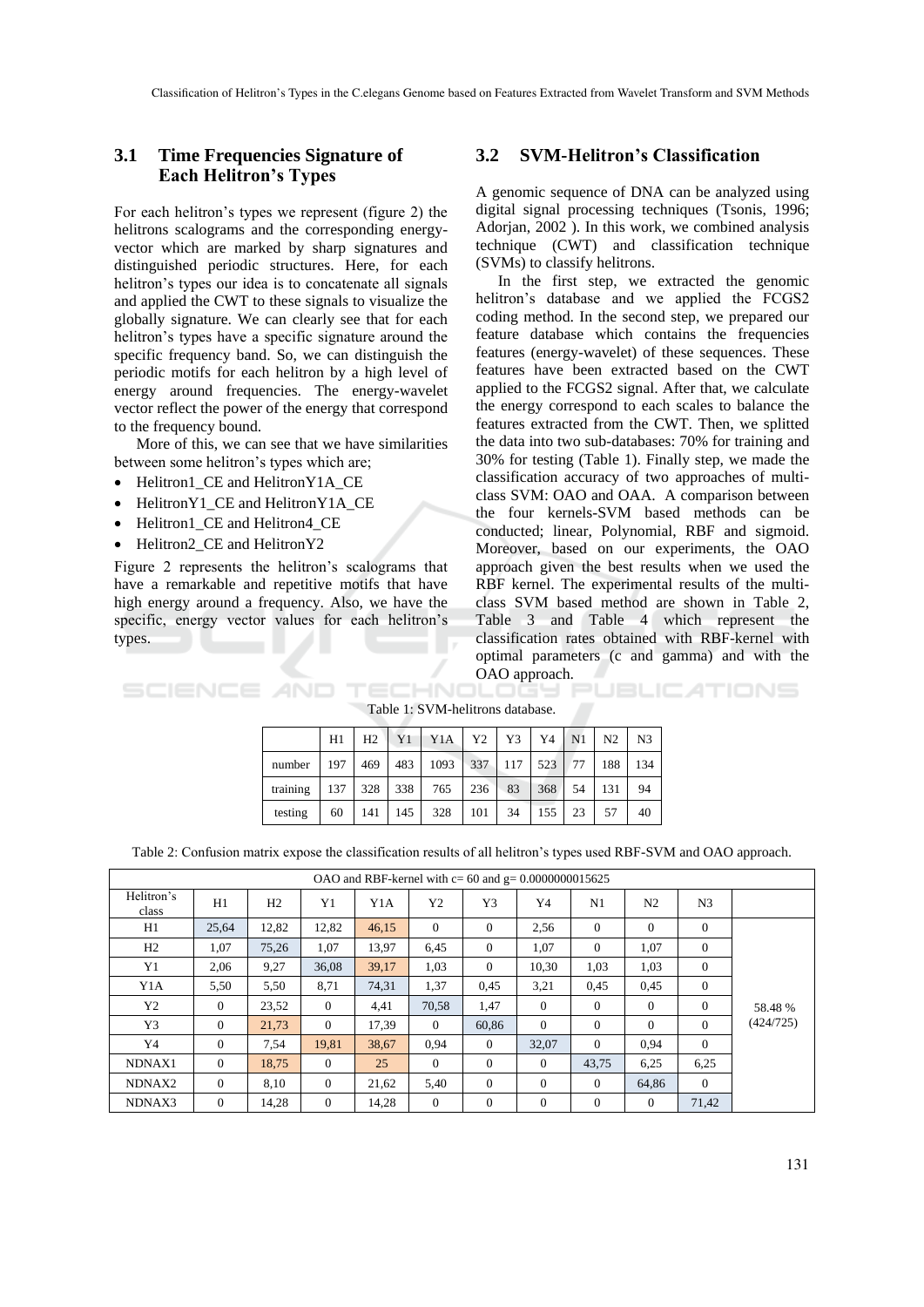| OAO approach and RBF-kernel with $c = 60$ and $g = 0.0000000015625$ |       |       |                |          |          |                |                |           |
|---------------------------------------------------------------------|-------|-------|----------------|----------|----------|----------------|----------------|-----------|
| Helitron's<br>class                                                 | H2    | Y1A   | Y <sub>2</sub> | Y3       | Y4       | N <sub>2</sub> | N <sub>3</sub> |           |
| H2                                                                  | 76,34 | 13,97 | 6,45           | $\theta$ | 2,15     | 1.075          | $\theta$       |           |
| Y1A                                                                 | 6,88  | 85,32 | 1,37           | 0.45     | 5,96     | $\Omega$       | $\Omega$       |           |
| Y2                                                                  | 23,52 | 4,41  | 70,58          | 1,47     | $\left($ | $\Omega$       | $\Omega$       | 71.20 %   |
| Y3                                                                  | 16,73 | 12,39 | $\Omega$       | 70,86    | $\Omega$ | $\Omega$       | $\Omega$       | (408/573) |
| Y4                                                                  | 7,54  | 47,16 | 0.94           | $\Omega$ | 42,45    | 1,88           | $\Omega$       |           |
| N2                                                                  | 8,10  | 21,62 | 5,40           | $\Omega$ | $\Omega$ | 64,86          | $\Omega$       |           |
| N <sub>3</sub>                                                      | 14,28 | 14,28 | $\Omega$       | $\Omega$ | $\Omega$ | $\Omega$       | 71,42          |           |

Table 3: Confusion matrix expose the classification results of 7 helitron's types used RBF-SVM and OAO approach.

Table 4: Confusion matrix expose the classification results of 6 helitron's types used RBF-SVM and OAO approach.

| Helitron's class<br>H <sub>2</sub><br>Y3<br>Y1A<br>Y2<br>N <sub>2</sub><br>N <sub>3</sub> |  |
|-------------------------------------------------------------------------------------------|--|
|                                                                                           |  |
| H2<br>86,36<br>6,45<br>1,07<br>6,12<br>0                                                  |  |
| 1,37<br>0.45<br>Y1A<br>6,88<br>90,82<br>0,45                                              |  |
| Y2<br>4,52<br>89,60<br>4,41<br>1,47<br>80.2998% (375//467)<br>$\Omega$                    |  |
| Y3<br>71,88<br>17,39<br>10,73<br>$\Omega$<br>0                                            |  |
| N <sub>2</sub><br>19,62<br>67,86<br>8,1<br>5,4<br>$\Omega$                                |  |
| N3<br>9.28<br>80,44<br>10,28<br>$\Omega$<br>$\theta$<br>0                                 |  |

Here, using the Cross-Validation function we found the optimal value of 2 parameters: (σ) the kernel width and (c) the regularization parameter. Overall, the kernel width  $σ = 0.0000000015625$ , the penalty c=60 and the SVM-RBF have given best accuracy rates of the classification system of all helitron's types (acc= 58.5%), the classification system of seven helitron's types (acc= 71.20 %) and the classification system of six helitron's types (acc= 80.29 %). The confusion matrix in the table 2 confirm the existence of the similarities between the helitrons cited in the first part of experimental results. The helitrons have a highest rates; Helitron2\_CE (75%), HelitronY1A\_CE (74%) and NDNAX3 CE (71%) and HelitronY2 (70%) were obtained using OAO approach of  $SVM-RBF(c = 60$ and  $\sigma = 0.0000000015625$ .

The confusion matrix in the table 3 represent the results of classification of 7 helitron's types (without HelitronY1, HelitronY1 and NDNAX1). The confusion matrix in the table 4 represent the results of classification of 6 helitron's types (without HelitronY1, HelitronY1, HelitronY4 and NDNAX1). By eliminating the helitrons which have a great similarity the classification rate increased.

## **4 CONCLUSIONS**

In this paper, we characterized each helitron's types by a specific signatures. In fact, with the resulting the scalograms representation from the CWT analysis applied to FCGS2 coding technique. Then, we came to visually distinguish each helitron' families based on its specific time frequencies signature. Based on this, we have used the CWT analysis to extract the features (energy-wavelet) sets for the overall helitrons SVM-classification. Moreover, we investigated the optimal parameters of Kernel-SVM and features representations. Based on our experiments, the recognition system of all helitron's types was improved when we have chosen the best parameters of the RBF-kernel (c=60 and σ=0.0000000015625) which gave the best accuracy rates .For the classification of the not similar helitron's types, the best classification rate was obtained for the HelitronsY1A\_CE class which value is 90% with  $c = 60$ ,  $\sigma = 0.0000000015625$  and using the OAO approach. Two other notable helitron's classes have shown high accuracy rate: HelitronsY2\_CE and Helitron2\_CE with the value of 89% and 86% respectively. The obtained results demonstrated the successfulness of the features (energy-wavelet) extracted from the CWT analysis applied to the FCGS2 signals to classify helitron's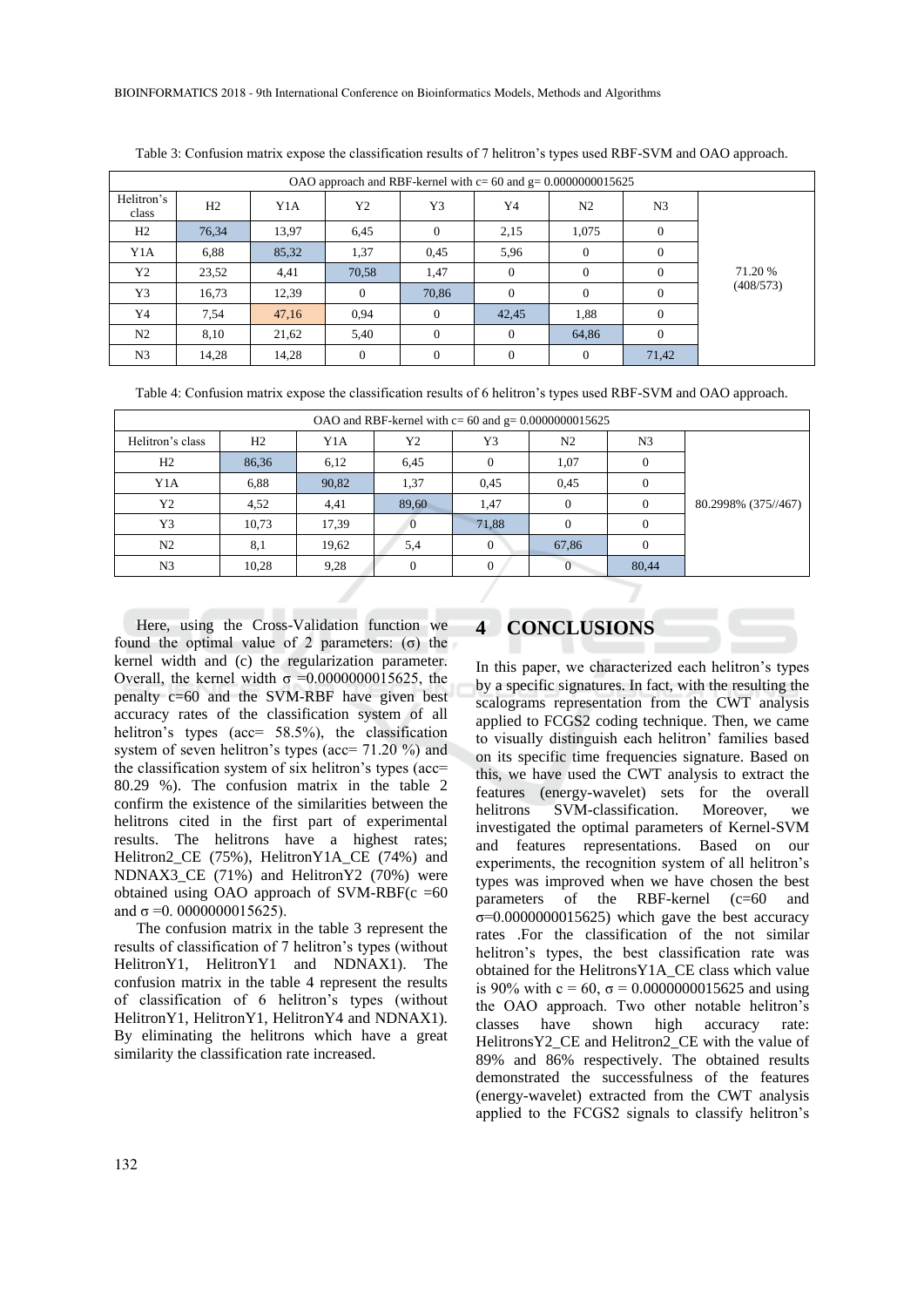sequences in C.elegans. The novelty of this work resides in the fact of the all helitron's classification using the energy of matrix contains the coefficient of wavelet (time-frequencies presentation). These energy-vector can characterize each helitrons by specific frequencies that have energy around the specific frequency.

### **REFERENCES**

- Amin, H. U., Malik, A. S., Ahmad, R. F., Badruddin, N., Kamel, N., Hussain, M., & Chooi, W. T. 2015. Feature extraction and classification for EEG signals using wavelet transform and machine learning techniques. *Australasian physical & engineering sciences in medicine*, 38(1), 139-149.
- Chang, C. C., & Lin, C. J. 2011. LIBSVM: a library for support vector machines. *ACM transactions on intelligent systems and technology (TIST)*, 2(3), 27.
- Du, C., Fefelova, N., Caronna, J., He, L., & Dooner, H. K. 2009. The polychromatic Helitron landscape of the maize genome. *Proceedings of the National Academy of Sciences*, 106(47), 19916-19921.
- Du, C., Caronna, J., He, L., & Dooner, H. K. 2008. Computational prediction and molecular confirmation of Helitron transposons in the maize genome. Bmc *Genomics*, 9(1), 51.
- Edgar, R. C. 2004. MUSCLE: multiple sequence alignment with high accuracy and high throughput. *Nucleic acids research*, 32(5), 1792-1797.
- Norinder, U. 2003. Support vector machine models in drug design: applications to drug transport processes and QSAR using simplex optimisations and variable selection. *Neurocomputing*, 55(1), 337-346.
- Mateos, A., Dopazo, J., Jansen, R., Tu, Y., Gerstein, M., & Stolovitzky, G. 2002. Systematic learning of gene functional classes from DNA array expression data by using multilayer perceptrons. In *Genome Research*, 12(11), 1703-1715.
- Öz, E., & Kaya, H. 2013. Support vector machines for quality control of DNA sequencing. *Journal of Inequalities and Applications*, 2013(1), 85.
- Furey, T. S., Cristianini, N., Duffy, N., Bednarski, D. W., Schummer, M., & Haussler, D. 2000. Support vector machine classification and validation of cancer tissue samples using microarray expression data. *Bioinformatics*, 16(10), 906-914.
- Hsu, C. W., & Lin, C. J. 2002. A comparison of methods for multiclass support vector machines. *IEEE transactions on Neural Networks*, 13(2), 415-425.
- Hsu,C.W., Chang, C.C. and Lin, C. J. 2009. A practical guide to support vector classification," *Department of Computer Science and Information Engineering National Taiwan University, Taipei*, Taiwan, Available: www.csie.ntu.edu.tw/ cjlin/
- Shawe-Taylor, J., Bartlett, P. L., Williamson, R. C., & Anthony, M. 1998. Structural risk minimization over

data-dependent hierarchies*. IEEE transactions on Information Theory*, 44(5), 1926-1940.

- Vapnik, V.N., Vapnik,V. 1998. "Statistical learning theory," New York : Wiley,.
- Vapnik, V., 1995. The nature of statistical learning theory," *Springer Verlag New York*, Inc. New York,
- Gutschoven, B., & Verlinde, P. 2000. Multi-modal identity verification using support vector machines (SVM). In Information Fusion, 2000. FUSION 2000. *Proceedings of the Third International Conference on* (Vol. 2, pp. THB3-3). IEEE.
- Poulter, R. T. M., & Goodwin, T. J. D. 2005. DIRS-1 and the other tyrosine recombinase retrotransposons. *Cytogenetic and genome research*, 110(1-4), 575-588.
- Hood, M. E. 2005. Repetitive DNA in the automictic fungus Microbotryum violaceum. *Genetica*, 124(1), 1- 10.
- Kapitonov, V. V., & Jurka, J. 2001. Rolling-circle transposons in eukaryotes. *Proceedings of the National Academy of Sciences*, 98(15), 8714-8719.
- Lai, J., Li, Y., Messing, J., & Dooner, H. K. 2005. Gene movement by Helitron transposons contributes to the haplotype variability of maize. *Proceedings of the National Academy of Sciences of the United States of America*, 102(25), 9068-9073.
- Schnable, P. S., Ware, D., Fulton, R. S., Stein, J. C., Wei, F., Pasternak, S., ... & Minx, P. 2009. The B73 maize genome: complexity, diversity, and dynamics. *Science*, 326(5956), 1112-1115.
- Tempel, S. 2007. Dynamique des hélitrons dans le genome d'Arabidopsis thaliana: développement de nouvelles stratégies d'analyse des éléments transposables (Doctoral dissertation, Université Rennes 1).
- Sweredoski, M., DeRose-Wilson, L., & Gaut, B. S. 2008. A comparative computational analysis of nonautonomous helitron elements between maize and rice. *BMC genomics*, 9(1), 467.
- Xiong, W., He, L., Lai, J., Dooner, H. K., & Du, C. 2014. HelitronScanner uncovers a large overlooked cache of Helitron transposons in many plant genomes. *Proceedings of the National Academy of Sciences*, 111(28), 10263-10268.
- Yang, L., & Bennetzen, J. L. 2009. Structure-based discovery and description of plant and animal Helitrons. *Proceedings of the National Academy of Sciences*, 106(31), 12832-12837.
- Wicker, T., Sabot, F., Hua-Van, A., Bennetzen, J. L., Capy, P., Chalhoub, B., ... & Paux, E. 2007. A unified classification system for eukaryotic transposable elements. *Nature Reviews Genetics*, 8(12), 973-982.
- Fiser, A., Tusnady, G. E., & Simon, I. 1994. Chaos game representation of protein structures. *Journal of molecular graphics*, 12(4), 302-304.
- Merry, R. J. E., & Steinbuch, M. 2005. Wavelet theory and applications. *literature study, Eindhoven university of technology, Department of mechanical engineering, Control systems technology group*.
- Morgante, M., Brunner, S., Pea, G., Fengler, K., Zuccolo, A., & Rafalski, A. 2005. Gene duplication and exon shuffling by helitron-like transposons generate